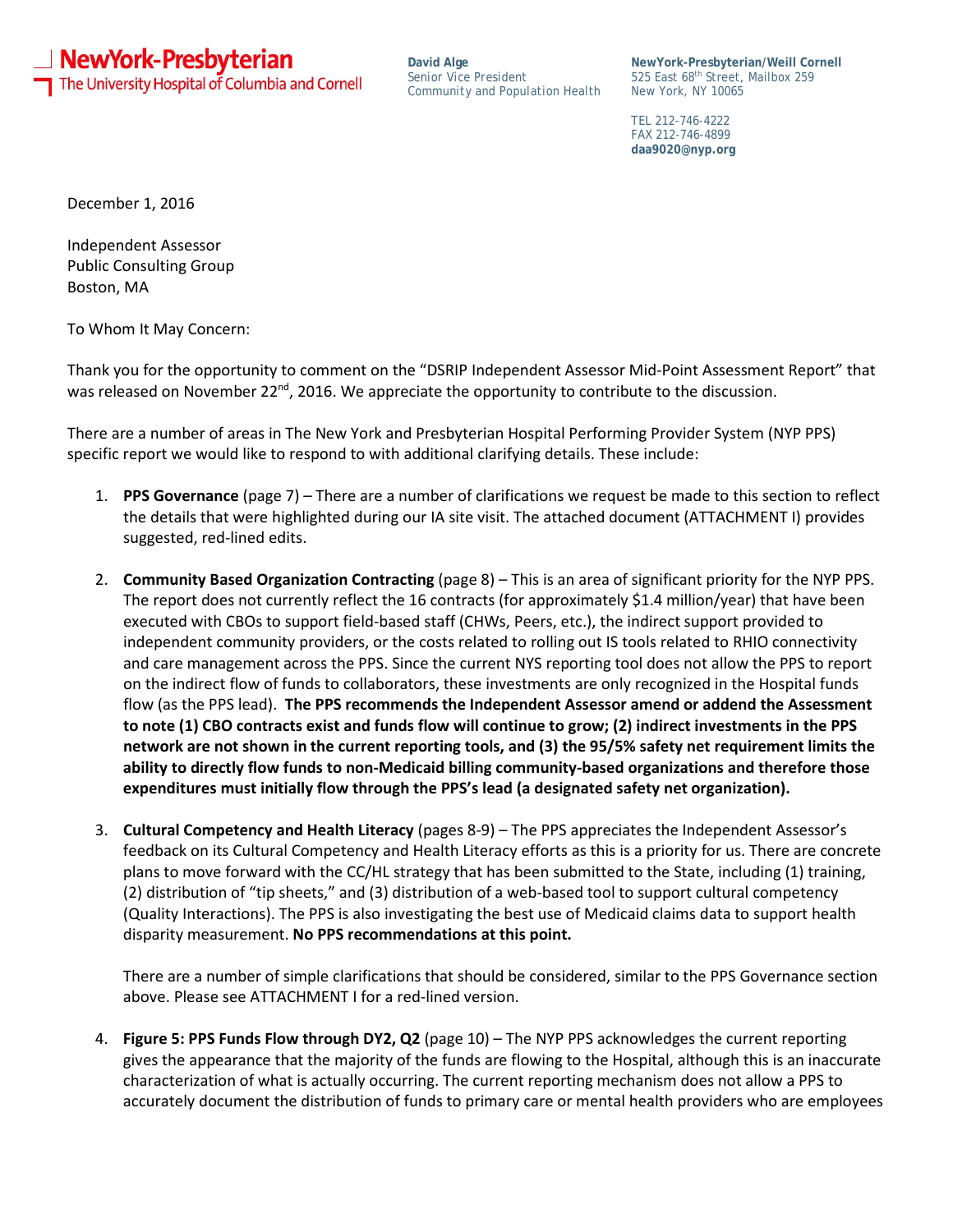or affiliates of a larger organization. In the NYP PPS case, the "Hospital" category, which includes distributions to the NewYork-Presbyterian Hospital, represents funds that are distributed to NYP's Ambulatory Care Network, a network of 14 primary care practices and 50 specialty practices, that includes nearly 1,000 providers and residents and over 1,000 allied health staff. The NYP Ambulatory Care Network provides nearly ~650,000 visits per year to over 175,000 distinct individuals.

This display of the funds flow does not accurately demonstrate investments in the PPS provider network that are managed through direct sub-contracts with NewYork-Presbyterian Hospital, including consultant time to assist independent community physicians in achieving medical home status or time dedicated to rolling out shared health information exchange platforms.

**The PPS recommends the Independent Assessor amend or addend the Assessment to note (1) funds flowed to the Hospital are going directly to hospital-based primary care and behavioral health practices in many instances; (2) indirect investments in the PPS network are not depicted in the current tools, and (3) the 95/5% safety net requirement limits the ability of the PPS to directly flow funds to non-Medicaid billing community-based organizations and therefore those expenditures must initially flow through the PPS's lead (a designated safety net organization).**

- 5. **PPS Project Milestone Status – 2.b.iii ED Care Triage** (page 11) The Independent Assessor notes Project 2.b.iii ED Care Triage was currently at-risk because of one milestone marked "On Hold." This is a misrepresentation of the project's progress; the milestone marked "On Hold" (#4) is not a requirement, and is considered optional by NYS and the IA. **The PPS recommends the PPS remove the statement, "Furthermore, Project 2.b.iii may be at risk due to the current status of milestones which are due in DY2, Q4 as "On Hold". This status indicates that the PPS has not begun efforts to complete these milestones by the required completion date and as such are at risk of losing a portion of the Project Implementation Speed AV for each project."**
- 6. **Partner Engagement** (pages 13-19) The Independent Assessor notes on page 19, "the PPS has engaged network partners on a limited basis across all projects." This statement does not accurately reflect the PPS's partner engagement efforts over the past 18+ months. Partners have been thoroughly engaged in the PPS governance structure, project-specific committees, project-specific workflow development, and the rollout of Healthix (RHIO connectivity) and other IT tools. Furthermore, the Independent Assessor notes (page 5) that the 360 Survey data "indicates that NYP has an engaged network of partners in DSRIP."

The tables on pages 13-19 represent a specific extract from the Provider Import Tool (PIT) showing which providers are currently meeting the specific Domain 1 Requirements of each project; it does not represent the total efforts of the PPS. To-date, the PPS has not submitted specific providers for each project, since there are significant inconsistencies in the data. The PPS plans to address this in early 2017. **The PPS recommends the Independent Assessor note each of these tables represents the providers/organizations that a PPS has identified for meeting the Domain 1 project requirements, and does not speak to the overall level of partner engagement in the projects.** 

7. **PPS Narratives for At-Risk Projects** (page 19) – The Independent Assessor documented project 3.e.i as "Integration of Palliative Care into the PCMH model," when this project is the "HIV Center of Excellence." This edit is also noted in ATTACHMENT I.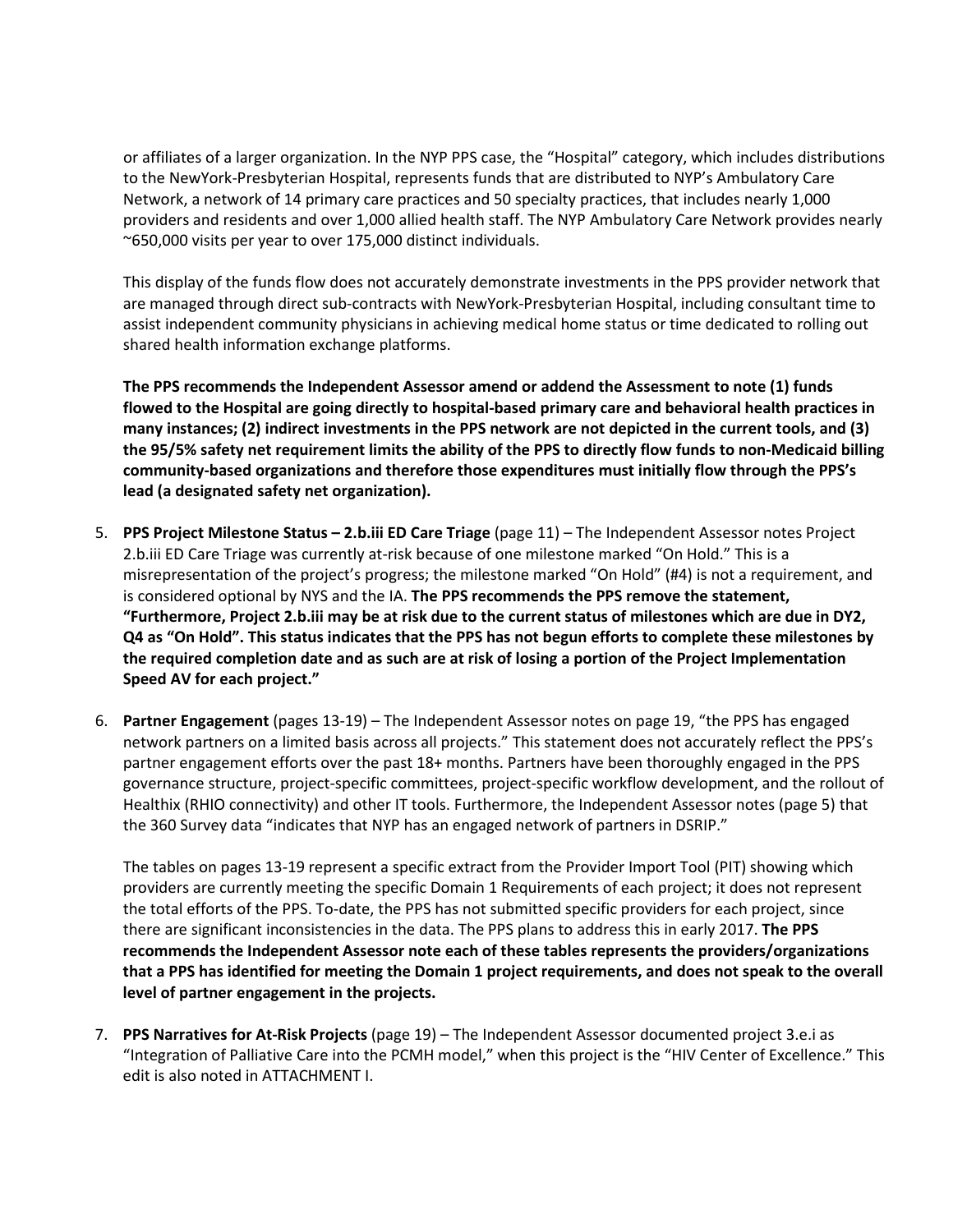8. **Overall Project Assessment** (page 21) – Given the limitations of the PIT-based reporting we stated in comment #6, we do not believe it is accurate to describe partner engagement as a "potential risk" for each project. This is also inconsistent with the IA's statement on page 8 that "the PPS has contracted with the CBOs necessary to meet project requirements."

As was discussed earlier, the PPS is not currently at-risk for missing the Project Milestones associated with project 2.b.iii. This is an inaccurate representation of an optional milestone.

The designation of "at-risk" for project 3.e.i for patient engagement is also inaccurate. There was limited guidance at the time of submission of the patient engagement commitments to NYS and the IA. In this project's case, the NYP PPS included patients who are NYS AIDS Drug Assistance Program (ADAP) beneficiaries in their commitment. These beneficiaries were later excluded from the patient engagement definition by NYS; however, the PPS was not allowed to make the commensurate adjustments in the patient engagement numbers. This is a known challenge that has been communicated with the DOH and IA.

## **The PPS recommends the "potential risk" designation be removed for:**

- **1. Project Milestone Status for 2.b.iii (ED Care Triage)**
- **2. Each project under Partner Engagement**
- 9. **Figure 17 Project Risk Scores** (page 22) **The PPS recommends the risk score for project 3.e.i be reduced from 3 to 2, given the partner engagement and patient engagement efforts detailed under comment 8 above.**
- 10. **IA Recommendations** (page 23) The IA notes, "PPS has not distributed funds across many of its partners and that Partner Engagement has been limited across multiple projects." This is an inaccurate representation of the PPS's funds flow and partner engagement efforts, as detailed in comments 2, 4, and 6 above. **The PPS recommends the comments, "The IA noted that the PPS has not distributed funds across many of its partners and that Partner Engagement has been limited across multiple projects. The PPS must identify opportunities to better engage its partners and to distribute funds to ensure the continued engagement of key partners in the implementation of the DSRIP projects" be removed from the current report.**

Again, thank you for the opportunity to respond to the Independent Assessor's Mid-Point Assessment of the NewYork-Presbyterian Performing Provider System. We hope the previous comments will be considered in light of the next review/revision of the Midpoint Assessment.

Please do not hesitate to contact me or our DSRIP Director, Isaac Kastenbaum (ink9012@nyp.org) with any questions about our Mid-Point Assessment response.

Sincerely,

David Alge Co-Chair, Executive Committee NewYork-Presbyterian Hospital Performing Provider System

Senior Vice President, Community and Population Health NewYork-Presbyterian Hospital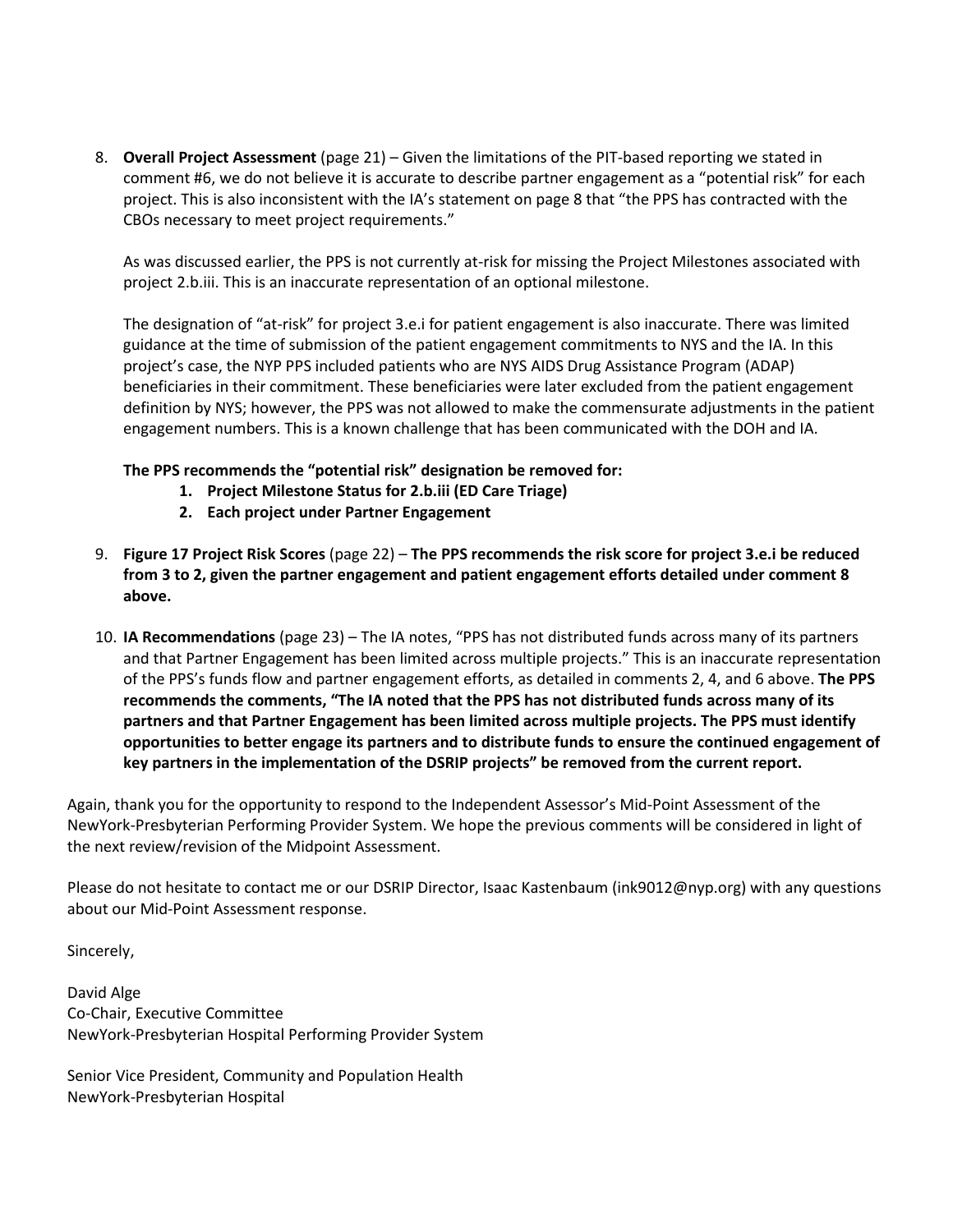NewYork-Presbyterian Performing Provider System (NYP PPS) Proposed Midpoint Assessment Edits Attachment I

## **PPS Governance (page 7)**

The PPS Governance structure includes five oversight committees and several subcommitteesworkgroups responsible for monitoring ongoing DSRIP activities and the effectiveness of its governance. The primary committees: Executive, Finance, Clinical Operations, IT/Data Governance, and Project Advisory (PAC). The Executive, Finance, Clinical Operations and IT/Data Governance <del>, are</del>Committees are each co-led by representatives of NYP and a representative "collaborator", a term that this PPS uses in reference to its contracted partners that are active with DSRIP projects. The PAC is chaired by the Vice President, Government & Community Relations at NYP.

The PAC is comprised of 57 members, almost half of which are invited non-PPS community representatives. Other members of the PAC are representatives from the PPS' partner network. The Finance, IT/Data Governance and Clinical Operations Committee are each comprised of 10-11 network partner members, including two chairpersons. The Executive Committee is comprised ofby NYP staff who serve as the Co-Chairs of the other NYP PPS Governance Committees as well as representatives from collaborator organizations. The workgroups are less rigid with regards to membership and are populated based on interest/expertise from collaborator organizations and NYP PPS staff who work in the associated programmatic area. NYP's committees and subcommittees, such as the Executive Committee, Finance, IT/Data Governance, Project Advisory and the Clinical Quality Committee, which has oversight for quality monitoring, all have 10 to 11 network partner members and two to three chairpersons. All committees The Executive, Clinical Operations, IT/Data Governance and Finance Committees follow a random-selection process with 12 to 18 - month term limits (with the exception of the initial term which was extended to 18 months). Regular committee meetings are held bimonthly, monthly, or quarterly, in accordance with the committees' charters. These committees serve as platforms for theme based meetings Committee meetings to date have focused on providing project updates with an opportunity for feedback and guidance from Committee members as well as completion of organizational milestones and strategies.as well as open discussion for questions, concerns, and idea exchange.

## **Cultural Competency and Health Literacy (page 8)**

NYP PPS has adopted a patient-centered approach to cultural competency, known as the "Culture of One.," It uses evidence-based standards and best practices, as articulated in the federal Culturally and Linguistically Appropriate Standards (CLAS) and the National Quality Forum's (NQF) Comprehensive Framework for Cultural Competence, to guide its cultural competency work. which is aligned with the National Quality Forum's (NQF) Cultural Competency framework. NYP submitted its CCHL Training Strategy with its DY2, Q1 Quarterly Report. The PPS aims to provide training specific to cultural competency and health literacy for the PPS partners and staff. The training aims to educate the workforce on what cultural competency and health literacy are and why they are important concepts for all patient interactions, not just for clinical providers. The trainings will help work towards the goal of having cultural competency and health literacy embedded into the foundation of the care provided at each of the PPS partner sites.